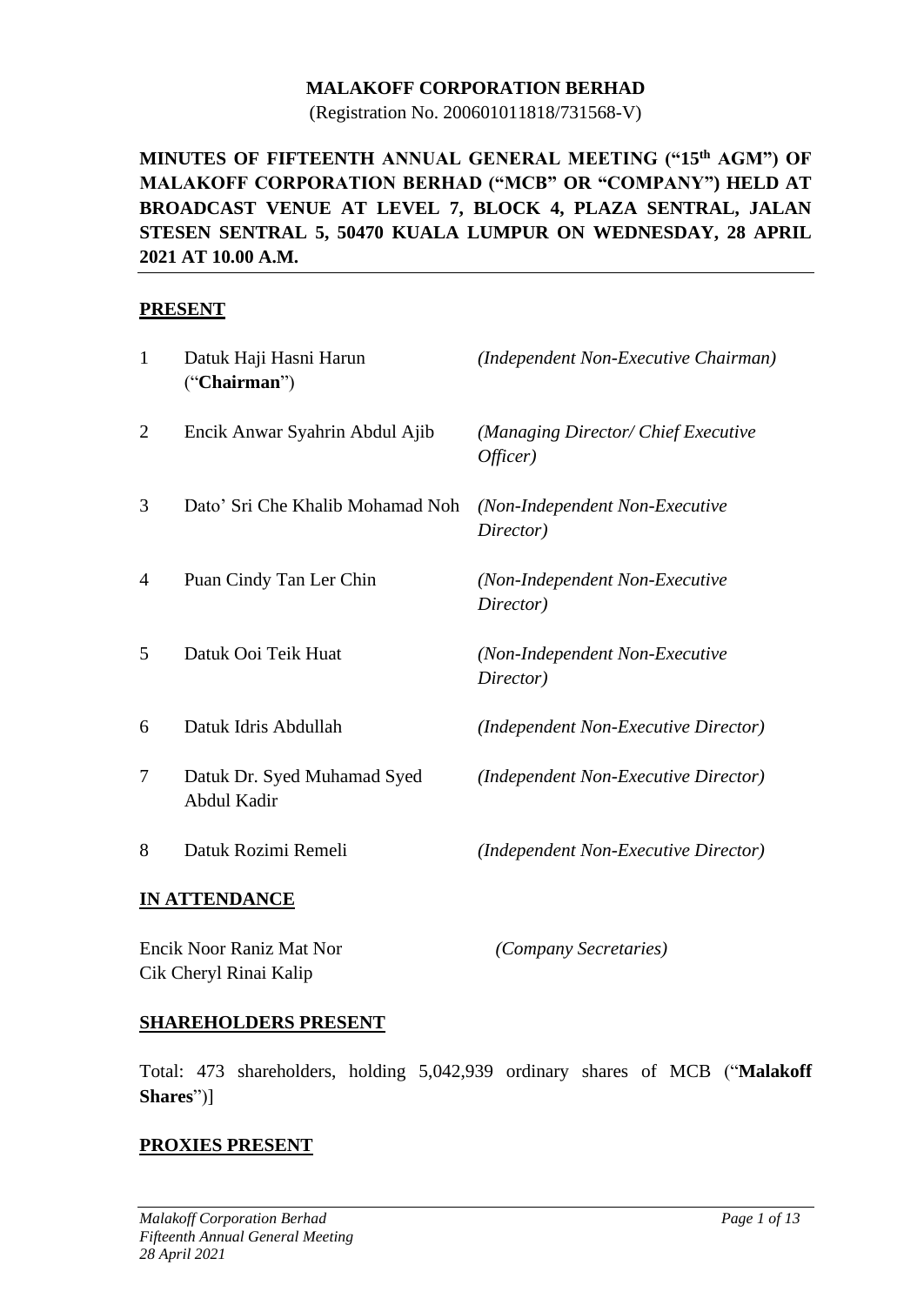Total: 58 representing 4,279,861,189 Malakoff Shares, of which 3,082,207,749 Malakoff Shares were represented by Chairman

## **INVITEES PRESENT**

As per Attendance List as attached.

## **AUDITORS PRESENT**

Messrs KPMG PLT (represented by Mr. Foong Mun Kong)

## **POLLING AGENT PRESENT**

Boardroom Share Registrars Sdn Bhd

## **SCRUTINEER PRESENT**

Boardroom Corporate Services Sdn Bhd

## **PROCEEDINGS OF MEETING**

## **1. CHAIRMAN**

YBhg. Datuk Haji Hasni Harun chaired the 15<sup>th</sup> AGM of the Company.

## **2. PRELIMINARY**

Before the commencement of the meeting, the recital of prayer was conducted.

The Chairman welcomed all shareholders and proxies who attended the 15<sup>th</sup> AGM, his fellow members of the Board of Directors ("**Board**") and members of MCB's senior management team. The Chairman stated that the meeting was the sixth AGM of the Company since its listing on the Main Board of Bursa Malaysia Securities Berhad ("Bursa Malaysia") in May 2015.

## **3. QUORUM**

Upon confirmation by the Company Secretary that a quorum was present, the Chairman called the meeting to order.

The Chairman informed that all other Directors of the Company were participating in the AGM remotely from various locations. He further explained that the Company continues to observe the latest Guidance Note on the Conduct of General Meetings issued by Securities Commission of Malaysia on 5 March 2021.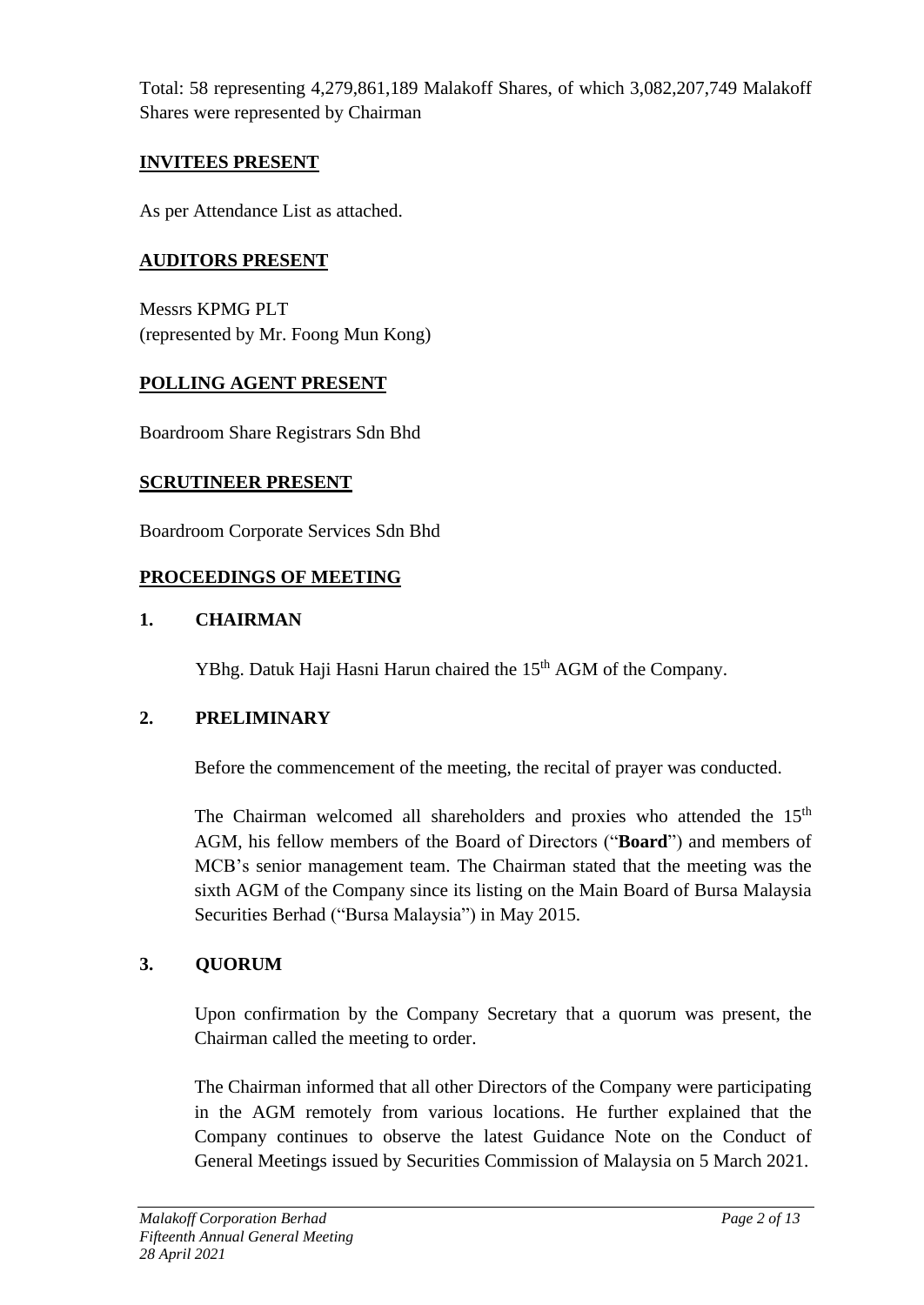The Guidance Notice encouraged public listed companies to conduct fully virtual general meetings that could better maintain a physical distance at all times as prescribed in the Standard Operating Procedures by the Malaysian National Security Council, with the fewest possible number of essential individuals physically present at the broadcast venue during this Conditional Movement Control Order ("**CMCO**") enforced by the Government of Malaysia.

The Chairman then introduced each and every member of the Board who were present at the broadcast venue and those participating via online. He further introduced the senior management and advisors who were also present at the broadcast venue.

## **4. PRESENTATION BY MANAGING DIRECTOR/ CHIEF EXECUTIVE OFFICER ("MD"/"CEO")**

The Chairman then invited Encik Anwar Syahrin Abdul Ajib, the MD/CEO of MCB, to provide a brief presentation on the overview of the Company's performance for 2020, its achievements, strategy and prospects going forward. His presentation covered the following areas:

- 2020 Performance Highlights
- Key Achievements
- Navigating Through Covid-19
- Prospects & Growth Opportunities
- Strategic Priorities Moving Forward

The Chairman thanked the MD/CEO of MCB for his presentation and proceeded to the next agenda of the meeting.

## **5. RESPONSES TO MINORITY SHAREHOLDER WATCHDOG GROUP'S ("MSWG") QUERIES VIDE LETTER DATED 21 APRIL 2021**

The Chairman informed the meeting that MSWG had through its letter dated 21 April 2021 raised a few questions and the Company had responded to the questions accordingly prior to the meeting. He then invited Mr Saravanan Desigamanie to read out the questions and the Company's response.

A copy of MSWG's letter together with MCB's written reply are attached hereto as **Appendix 1**.

The Chairman thanked Mr Saravanan Desigamanie and proceeded to the next agenda of the meeting.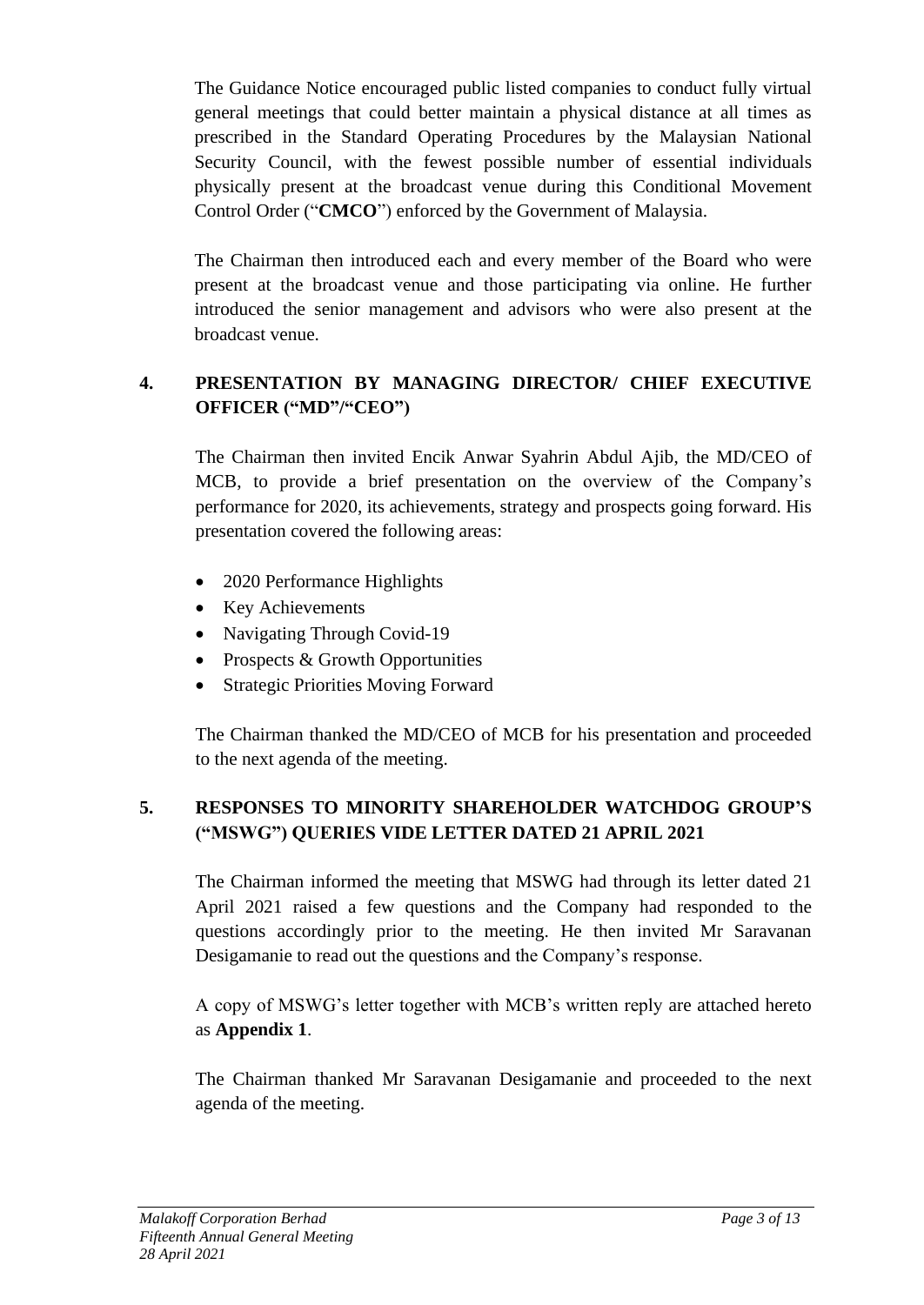### **6. NOTICE CONVENING THE MEETING**

The Chairman proceeded with the notice convening the meeting stipulated on pages 292 to 298 of the Annual Report ("**AR**") 2020 which was taken as read.

The Chairman informed that the AGM was the principal forum for dialogue with all shareholders. He further informed that his presence together with the Board members was to provide clarifications to any questions in relation to the Agenda items and the 9 resolutions to be tabled at the meeting.

Before proceeding to the business of the meeting, the Chairman addressed the door gift or food voucher issue that was raised by several shareholders. He clarified that there was no distribution of door gift or food voucher to the shareholders as stipulated in the Administrative Details circulated to the shareholders together with the Notice of 15<sup>th</sup> AGM of the Company.

The Chairman informed that the AGM portal was opened since 9 a.m. and following the early opening of the said portal, the Management received several questions from the shareholders and proxy holders. He also informed that all questions would be addressed before the tabling of the resolutions at the meeting.

The Chairman further explained that in accordance with the requirements of the Main Market Listing Requirements of Bursa Malaysia and the Company's Constitution, all motions to be tabled at the meeting would be voted by way of poll. Boardroom Share Registrar Sdn Bhd had been appointed as the Polling Administrator whilst Boardroom Corporate Services Sdn Bhd had been appointed as the Scrutineer.

The Chairman also placed on record that a number of shareholders had appointed him as their proxy, and he would vote according to their instructions. He then invited the shareholders and proxy holders to view a short video on the remote polling process presented by the Polling Administrator.

The Chairman invited all the shareholders/proxies who wished to commence voting on the proposed resolutions as the online voting platform had been opened for the shareholders/proxies to cast their votes during the meeting proceedings. He further encouraged the shareholders to participate and ask questions in real time until the closure of the Question and Answer ("**Q&A**") session was announced. He then proceeded to deliberate on all the pertinent questions raised by the shareholders and proxies which were addressed by the Board and Management as set out in **Appendix 2** hereof.

Upon the closure of the Q&A session, the Chairman proceeded with the tabling of the resolutions as follows: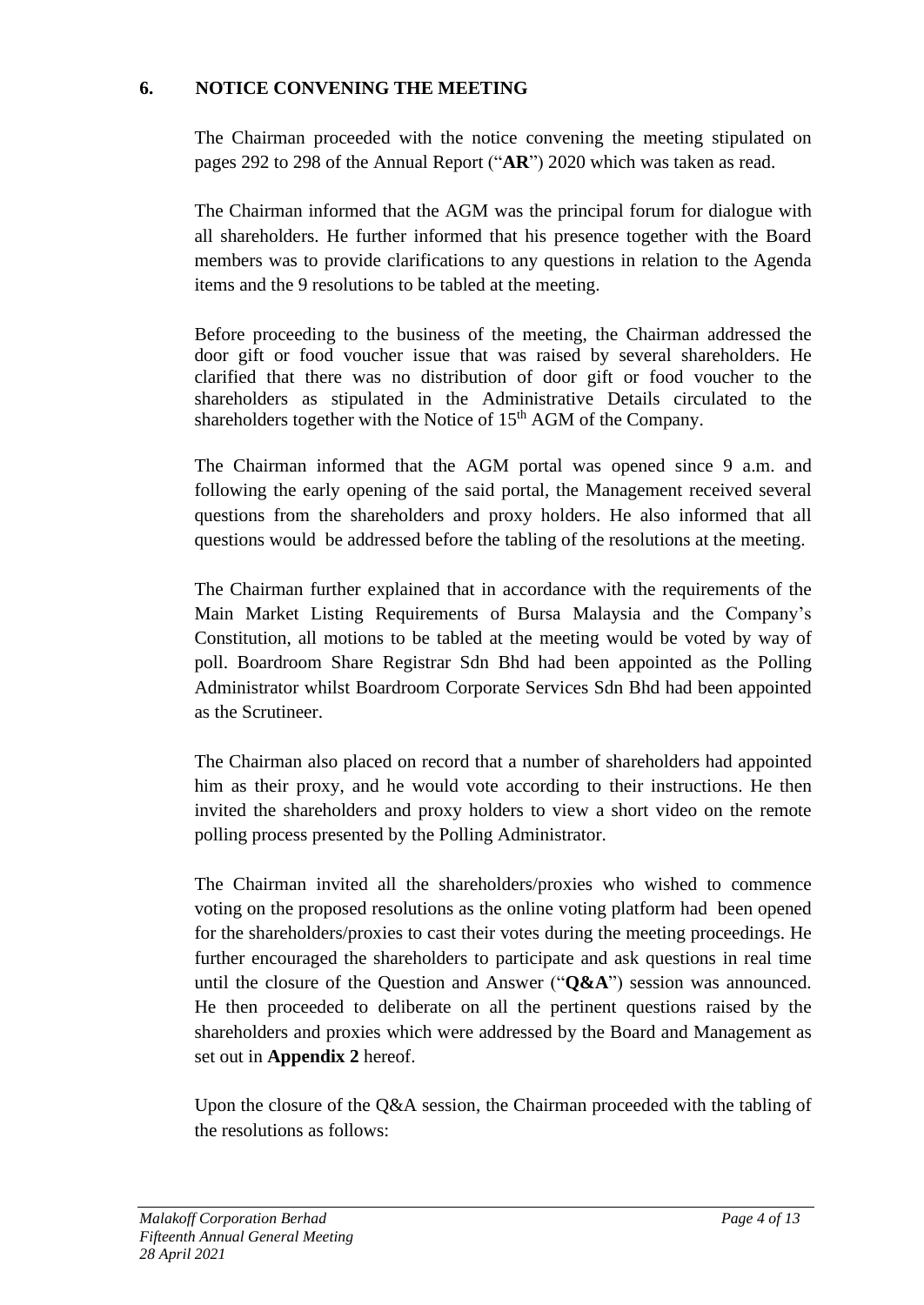# **7. AGENDA 1**

# **TO DISCUSS THE AUDITED FINANCIAL STATEMENTS ("AFS") OF THE COMPANY FOR THE FINANCIAL YEAR ENDED 31 DECEMBER 2020 ("FYE 2020") AND THE DIRECTORS' REPORT AND AUDITORS' REPORT**

The Chairman explained that the AFS for the FYE 2020 tabled under Agenda 1 was for discussion only as stipulated under Section 340(1) of the Companies Act, 2016 and the Company's Constitution, the Company's AFS did not require shareholders' approval and hence, the matter would *not* be put forward for voting.

The Chairman declared that the AFS of the Company for the FYE 2020 and the Directors' Report and Auditors' Report thereon be received by the shareholders.

## **8. AGENDA 2 (i) - ORDINARY RESOLUTION 1**

# **RE-ELECTION OF DATUK HAJI HASNI HARUN WHO RETIRES AS DIRECTOR IN ACCORDANCE WITH ARTICLE 105 OF THE COMPANY'S CONSTITUTION**

At this juncture, the Chairman handed over the Chair to Datuk Dr. Syed Muhamad Syed Abd Kadir to proceed with Resolution 1 as the resolution was in relation to his own re-election.

Datuk Dr. Syed Muhamad Syed Abd Kadir who took over as Chairman, confirmed that Datuk Haji Hasni Harun has indicated his willingness to be reelected.

The following **Resolution 1** on the re-election of Datuk Haji Hasni Harun was proposed as follows:

*"THAT Datuk Haji Hasni Harun, who retires in accordance with Article 105 of the Company's Constitution, be and is hereby re-elected as the Director of the Company."* 

Datuk Dr Syed Muhamad Syed Abd Kadir then handed over the Chair to Datuk Haji Hasni Harun to continue with the other resolutions in the Agenda of the meeting.

## **9. AGENDA 2 (ii) - ORDINARY RESOLUTION 2 RE-ELECTION OF DATO' SRI CHE KHALIB MOHAMAD NOH WHO RETIRES AS DIRECTOR IN ACCORDANCE WITH ARTICLE 105 OF THE COMPANY'S CONSTITUTION**

*(Under the explanatory note 6 of the Notice of 15 th AGM dated 29 March 2021, any of the Directors who is a shareholder of the Company shall abstain from voting on the resolution in respect of his re-election at the 15 th AGM. As Dato' Sri*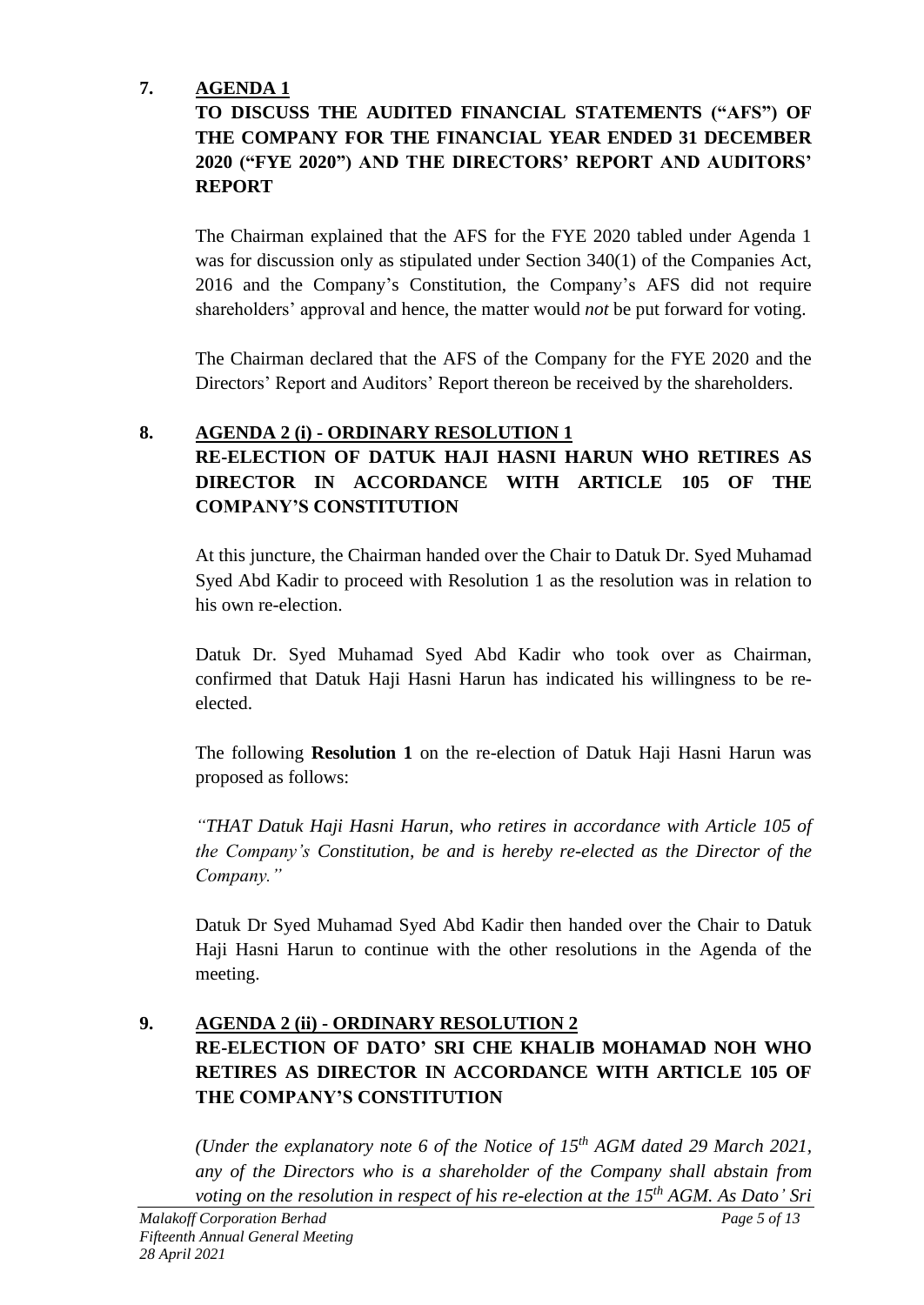*Che Khalib Mohamad Noh held 420,000 ordinary shares in the Company, he had therefore abstained from voting on this resolution)*

The Chairman confirmed that Dato' Sri Che Khalib Mohamad Noh had indicated his willingness to be re-elected.

The following **Resolution 2** on the re-election of Dato' Sri Che Khalib Mohamad Noh tabled at the meeting was proposed as follows:

*"THAT Dato' Sri Che Khalib Mohamad Noh, who retires in accordance with Article 105 of the Company's Constitution, be and is hereby re-elected as the Director of the Company."* 

## **10. AGENDA 3 - ORDINARY RESOLUTION 3 RE-ELECTION OF ENCIK ANWAR SYAHRIN ABDUL AJIB WHO RETIRES AS DIRECTOR IN ACCORDANCE WITH ARTICLE 111 OF THE COMPANY'S CONSTITUTION**

The Chairman confirmed that Encik Anwar Syahrin Abdul Ajib had indicated his willingness to be re-elected.

The following **Resolution 3** on the re-election of Encik Anwar Syahrin Abdul Ajib tabled at the meeting was proposed as follows:

*"THAT Encik Anwar Syahrin Abdul Ajib, who retires in accordance with Article 111 of the Company's Constitution, be and is hereby re-elected as the Director of the Company."* 

## **11. AGENDA 4 - ORDINARY RESOLUTION 4**

# **PAYMENT OF DIRECTORS' FEES UP TO AN AMOUNT OF RM1,230,000 TO THE NON-EXECUTIVE DIRECTORS ("NEDs") WITH EFFECT FROM THE CONCLUSION OF THE 15th AGM UNTIL THE NEXT AGM OF THE COMPANY**

*(Under the explanatory note 6 of the Notice of 15 th AGM dated 29 March 2021, the Non-Executive Directors ("NEDs") who are the shareholders of the Company shall abstain from voting on ordinary resolutions 2 to 5 concerning their own reelection, fees and remunerations to the NEDs at the 15 th AGM)*

*Therefore, the following NEDs who held shares in the Company had abstained from voting on resolutions 2 to 5:* 

- *Dato' Sri Che Khalib Mohamad Noh;*
- *Datuk Ooi Teik Huat; and*
- *Datuk Dr. Syed Muhamad Syed Abdul Kadir.*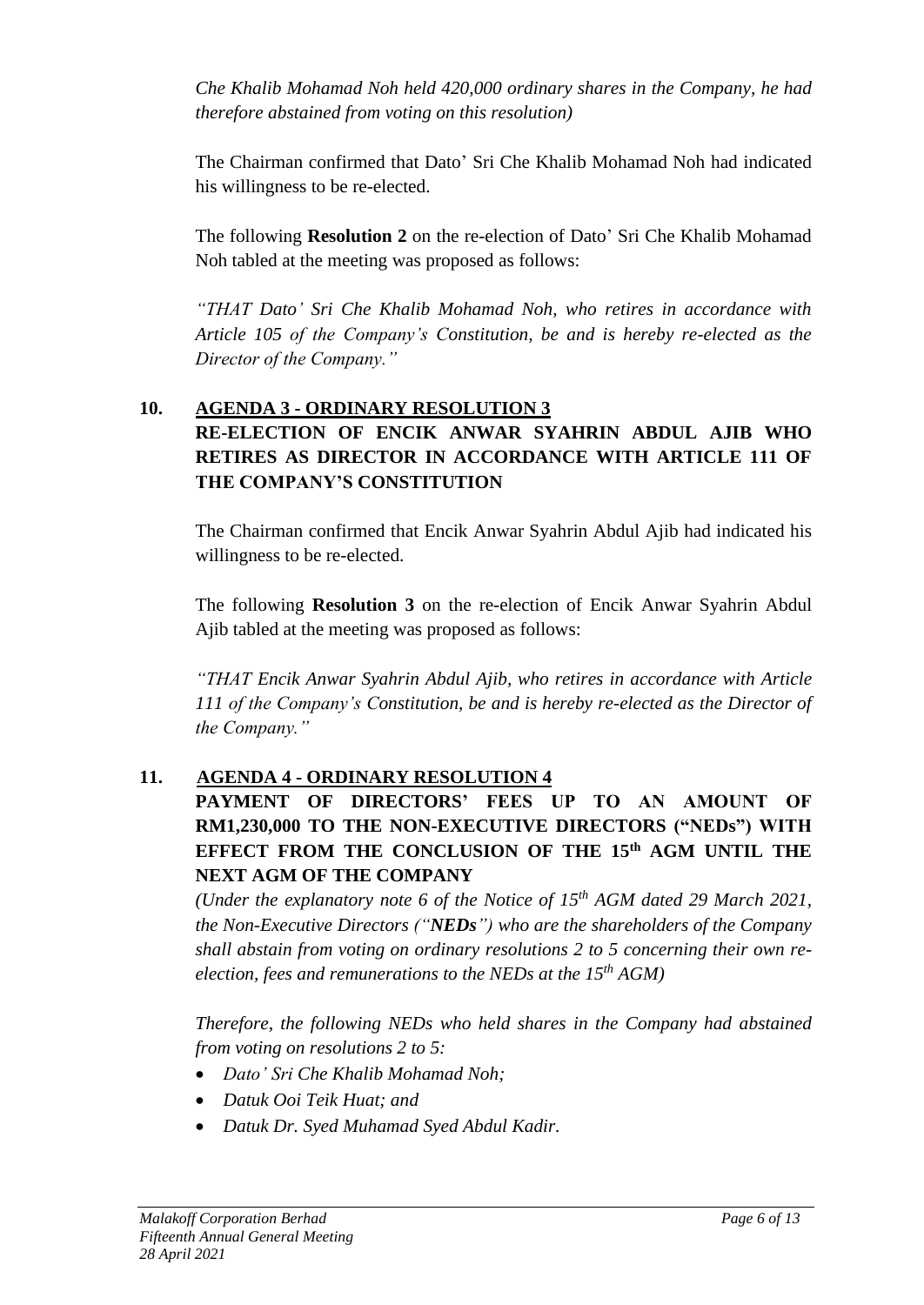As explained under Explanatory Note 3 of the Notice of 15<sup>th</sup> AGM, the proposed resolutions 4 and 5, if passed, would allow the payment of the following Directors' fees and remuneration to the NEDs on a monthly basis and/or as-andwhen incurred within the approval period after the NEDs have discharged their responsibilities and rendered their services to the Company:

- Directors' fees; and
- Benefits payable by the Company comprising Board Committee allowances, meeting allowances, annual leave passage and/or annual supplemental fees including benefits-in-kind to the Chairman.

The Current Directors' fees per member/month were provided in the table under Explanatory Note 3 of the Notice of  $15<sup>th</sup>$  AGM.

The following **Resolution 4** on the payment of Directors' fees up to an amount of  $RM1,230,000$  to the NEDs with effect from the conclusion of the 15<sup>th</sup> AGM until the next AGM of the Company was tabled at the meeting:

*"That the payment of Directors' fees up to an amount of RM1,230,000 to the Non-Executive Directors with effect from the conclusion of the 15th AGM until the next AGM of the Company be and is hereby approved."*

### **12. AGENDA 5 (i) - ORDINARY RESOLUTION 5 PAYMENT OF DIRECTORS' BENEFITS TO THE NON-EXECUTIVE DIRECTORS UP TO AN AMOUNT OF RM1,260,000 WITH EFFECT FROM THE CONCLUSION OF THE 15th AGM UNTIL THE NEXT AGM**

**OF THE COMPANY**

The following **Resolution 5** on the payment of Directors' benefits to the NEDs at the capping amount of RM1,260,000 with effect from the conclusion of the  $15<sup>th</sup>$ AGM until the next AGM of the Company was tabled at the meeting:

*"That the payment of Directors' benefits to the Non-Executive Directors at the capping amount of RM1,260,000 with effect from the conclusion of the 15th AGM until the next AGM of the Company be and is hereby approved."*

# **13. AGENDA 5 (ii) - ORDINARY RESOLUTION 6**

## **PAYMENT OF DIRECTORS' BENEFITS UP TO AN AMOUNT OF RM250,000 BY THE SUBSIDIARIES OF THE COMPANY TO THE DIRECTORS WITH EFFECT FROM THE CONCLUSION OF THE 15th AGM UNTIL THE NEXT AGM OF THE COMPANY**

The following **Resolution 6** on the payment of Directors' benefits to the Directors at the capping amount of RM250,000 with effect from the conclusion of the  $15<sup>th</sup>$ AGM until the next AGM of the Company was tabled at the meeting: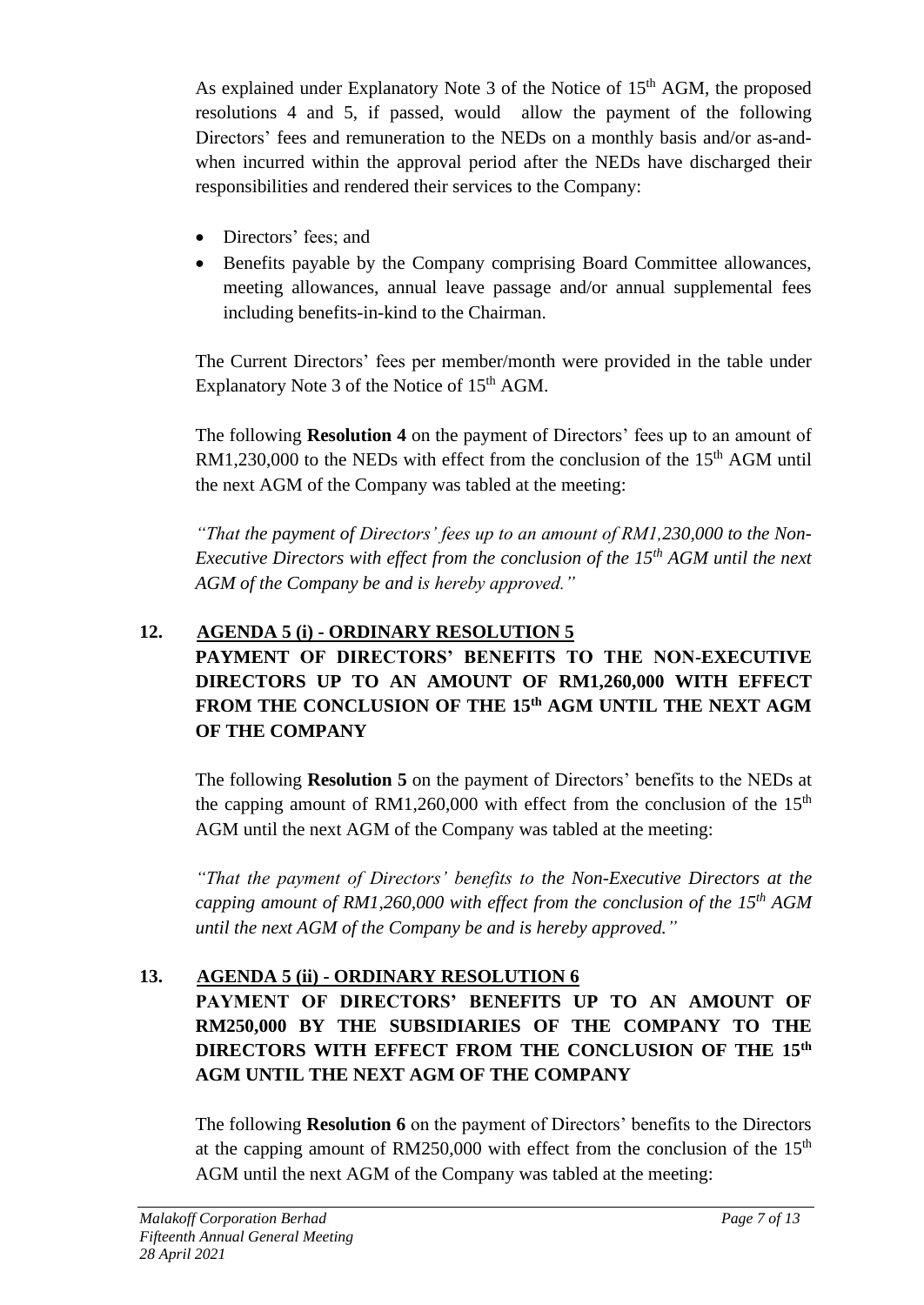*"That the payment of Directors' benefits to the Directors at the capping amount of RM250,000 with effect from the conclusion of the 15th AGM until the next AGM of the Company be and is hereby approved."*

As for Resolution 6 in the Notice of  $15<sup>th</sup>$  AGM, the Directors' benefits comprise of monthly allowances and meeting allowances payable to the Directors of Malakoff who were also sitting on the Board of two subsidiaries of Malakoff namely:

- 1. Malaysian Shoaiba Consortium Sdn Bhd (80%-owned) Datuk Hj Hasni Harun and Encik Anwar Syahrin Abdul Ajib
- 2. Alam Flora Sdn Bhd (97.37%-owned) Dato' Sri Che Khalib Mohamad Noh, Datuk Idris Abdullah and Encik Anwar Syahrin Abdul Ajib

These 2 subsidiaries hold quarterly Board/Board Committee meetings.

## **14. AGENDA 6 - ORDINARY RESOLUTION 7**

## **RE-APPOINTMENT OF KPMG PLT TO ACT AS AUDITORS OF THE COMPANY AND TO AUTHORISE THE DIRECTORS TO FIX THEIR REMUNERATION**

The following **Resolution 7** on the re-appointment of KPMG PLT was tabled at the meeting:

"*THAT Messrs. KPMG PLT, who are eligible and have given their consent for reappointment, be and are hereby re-appointed as Auditors of the Company, AND THAT the Directors are authorised to fix their remuneration.*"

# **15. AGENDA 7 – ORIDNARY RESOLUTION 8 RENEWAL OF AUTHORITY FOR THE COMPANY TO PURCHASE ITS OWN SHARES**

The Chairman explained that Resolution 8 under Agenda 7, would grant the Directors the authority to purchase the Company's own shares of up to 10% of its total number of issued shares subject to Section 127 of the Act and any prevailing laws, rules, regulations, orders, guidelines and requirements issued by the relevant authorities at the time of the purchases.

The details of the proposed renewal of authority for the Company to purchase its own shares were set out in the Share Buy-Back Statement to Shareholders dated 29 March 2021, that was circulated together with the 2020 Annual Report of the Company.

The following **Resolution 8** on the renewal of authority for the Company to purchase its own shares tabled at the meeting was proposed as follows: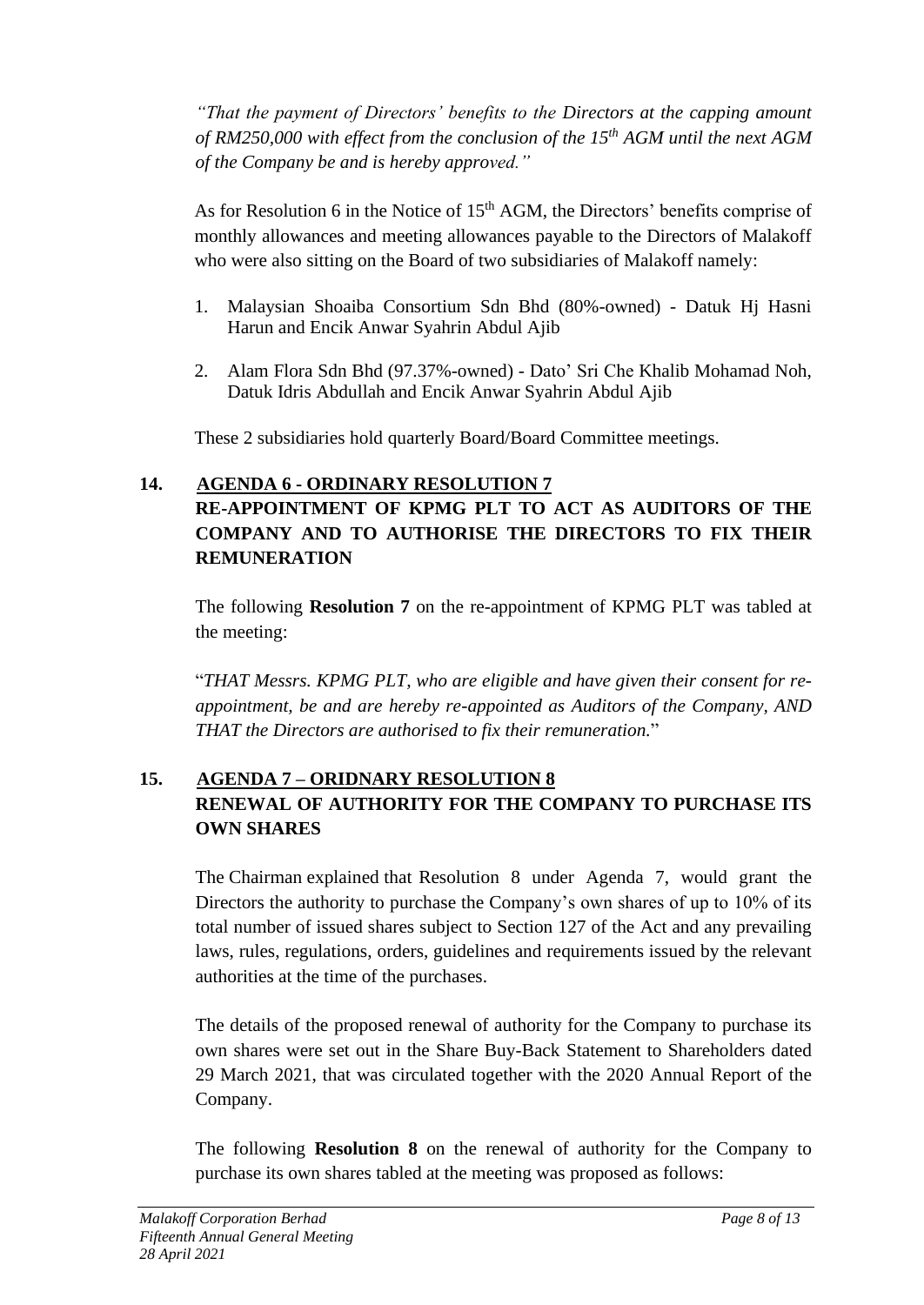### **Proposed Renewal of Authority for the Company to Purchase Its Own Shares**

"THAT subject to provisions of the Companies Act 2016 ("Act"), the Constitution of the Company, the Main Market Listing Requirements ("MMLR") of Bursa Malaysia Securities Berhad ("Bursa Securities") and all prevailing laws, rules, regulations, orders, guidelines and requirements for the time being in force, approval and authority be and are hereby given to the Directors of the Company ("Directors"), to the extent permitted by law, to purchase such number of ordinary shares in the Company ("Shares") as may be determined by the Directors, from time to time through Bursa Securities upon such terms and conditions as the Directors may deem fit, necessary and expedient in the best interest of the Company, provided that:

- a) the maximum aggregate number of Shares purchased or held by the Company pursuant to this resolution shall not exceed ten percent (10%) of the total number of issued shares of the Company at any point in time;
- b) the maximum amount of funds to be allocated by the Company for the purpose of purchasing its shares shall not exceed the amount of the retained profits of the Company at the time of purchase; and
- c) the authority conferred by this resolution shall be effective immediately after the passing of this resolution and shall continue to be in force until:
	- (i) the conclusion of the next annual general meeting of the Company at which time the authority will lapse unless the authority is renewed by a resolution passed at that meeting, either conditionally or unconditionally;
	- (ii) the expiration of the period within which the next annual general meeting of the Company is required by law to be held; or
	- (iii) the authority is revoked or varied by ordinary resolution passed by the shareholders of the Company at a general meeting of the Company,

whichever occurs first;

THAT the Directors be and are hereby authorised to deal with the Shares so purchased, at their discretion, in the following manner:

- (i) cancel the Shares so purchased;
- (ii) retain the Shares so purchased as treasury shares; or
- (iii) retain part of the Shares so purchased as treasury shares and cancel the remainder of the Shares;

THAT where such Shares are held as treasury shares, the Directors be and are hereby authorised to deal with the treasury shares in their absolute discretion, in the following manner: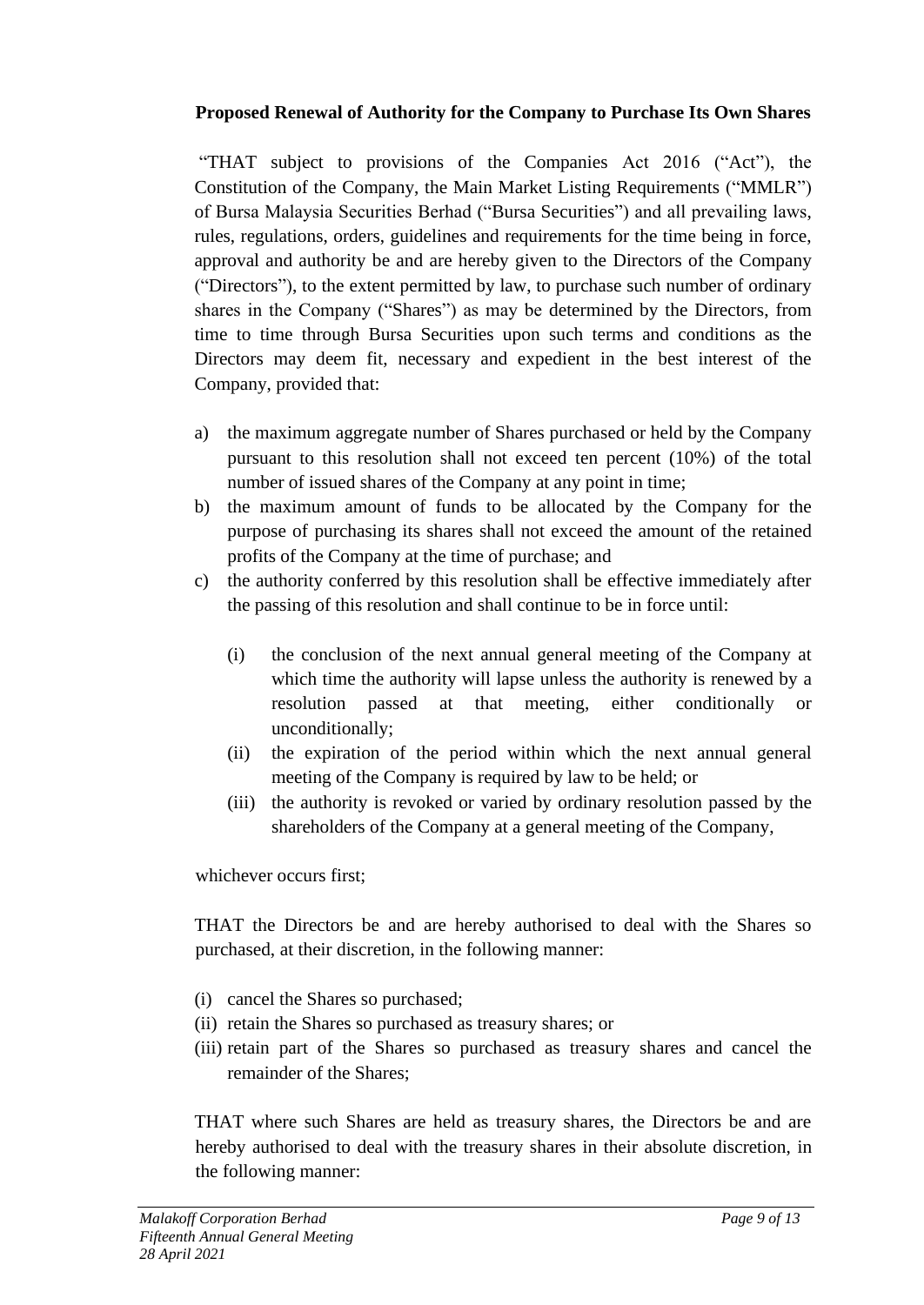- (i) distribute the Shares as dividends to shareholders, such dividends to be known as "shares dividends";
- (ii) resell the Shares or any of the Shares in accordance with the relevant rules of Bursa Securities;
- (iii) transfer the Shares or any of the Shares for the purposes of or under an employees' share scheme;
- (iv) transfer the Shares or any of the Shares as purchase consideration;
- (v) cancel the Shares or any of the Shares; or
- (vi) sell, transfer or otherwise use the Shares for such other purposes as the Minister may by order prescribe;

AND THAT the Directors be and are hereby authorised and empowered to do all acts and things and to take all such steps as necessary or expedient (including opening and maintaining a Central Depository System account) and to enter into and execute, on behalf of the Company, any instrument, agreement and/or arrangement with any person, and with full power to assent to any condition, modification, variation and/or amendment as may be imposed by Bursa Securities or any relevant regulatory authority, and/or as may be required in the best interest of the Company and to take all such steps as the Directors may deem fit, necessary and expedient in the best interest of the Company in order to implement, finalise and give full effect to the purchase by the Company of its Shares."

## **16. AGENDA 8 - ORDINARY RESOLUTION 9**

**PROPOSED RENEWAL OF EXISTING SHAREHOLDERS' MANDATE FOR RECURRENT RELATED PARTY TRANSACTIONS OF A REVENUE OR TRADING NATURE AND PROPOSED NEW SHAREHOLDERS' MANDATE FOR ADDITIONAL RECURRENT RELATED PARTY TRANSACTIONS OF A REVENUE OR TRADING NATURE ("PROPOSED SHAREHOLDERS' MANDATE")**

The Chairman explained that under Explanatory Note 5 of the Notice of 15<sup>th</sup> AGM, Resolution 9 under Agenda 8 if passed, would empower the Company and its subsidiaries ("**Group**") to enter into recurrent related party transactions of a revenue or trading nature with the Related Parties as set out in Section 2.4 of the Circular to Shareholders dated 29 March 2021 which are necessary for the Group's day-to-day operations and/or in the ordinary course of business of the Group on normal commercial terms and to facilitate the conduct of the Group's business in a timely manner.

The details of the Proposed Shareholders' Mandate were set out in the Circular to Shareholders dated 29 March 2021, that was circulated together with the 2020 AR of the Company.

The following **Resolution 9** on the Proposed Shareholders' Mandate was tabled at the meeting: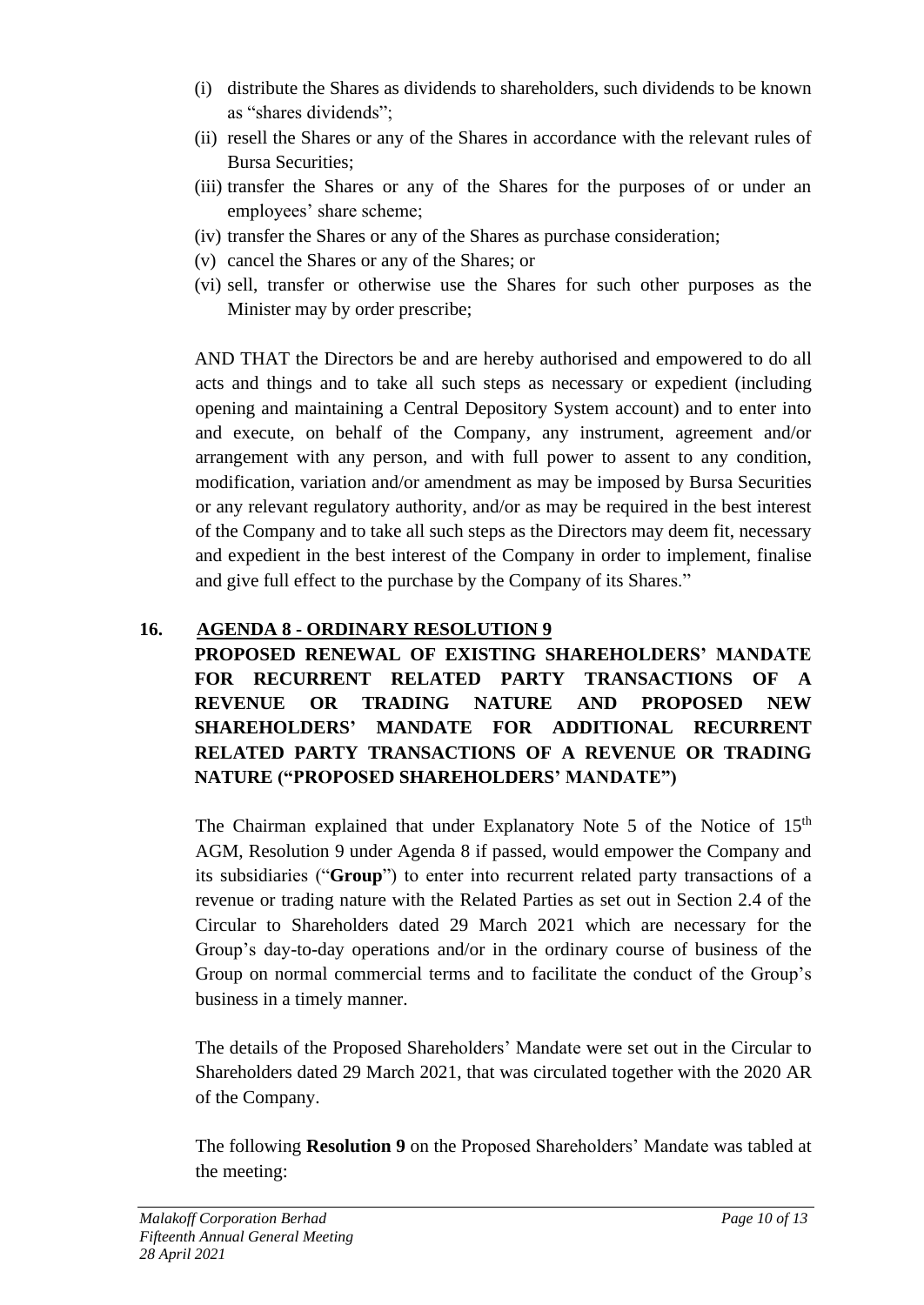"THAT, subject to Paragraph 10.09 of the MMLR of Bursa Securities, the Company and its subsidiaries ("Group") be and are hereby authorised to enter into recurrent related party transactions of a revenue or trading nature with the Related Parties as set out in Section 2.4 of the Circular to Shareholders dated 29 March 2021, PROVIDED THAT such transactions are necessary for the Group's day-today operations and are in the ordinary course of business of the Group and at arm's length basis and on normal commercial terms which are not more favourable to the related parties than those generally available to the public and are not to the detriment of the minority shareholders of the Company;

THAT such approval shall continue to be in force until:

- (i) the conclusion of the next AGM of the Company following the general meeting at which this Ordinary Resolution shall be passed, at which time it will lapse, unless by a resolution passed at the general meeting, the authority conferred by this resolution is renewed;
- (ii) the expiration of the period within which the next AGM of the Company after the date it is required to be held pursuant to Section 340(2) of the Act (but shall not extend to such extensions as may be allowed pursuant to Section 340(4) of the Act); or
- (iii) revoked or varied by resolution passed by the shareholders of the Company at a general meeting,

whichever is earlier;

AND THAT the Directors of the Company and its subsidiaries be and are hereby authorised to complete and do all such acts and things as they may consider expedient or necessary to give effect to the Proposed Shareholders' Mandate as authorised by this Ordinary Resolution."

## **17. ANNOUNCEMENT OF RESULTS**

At 11.35 am, the Chairman called the meeting to order and announced the results of the polling as follows:

## **Ordinary Resolution No. 1**

- 1) FOR was 99.9014%; and
- 2) AGAINST was 0.0986%.

# **Ordinary Resolution No. 2**

- 1) FOR was 99.6638%; and
- 2) AGAINST was 0.3362%.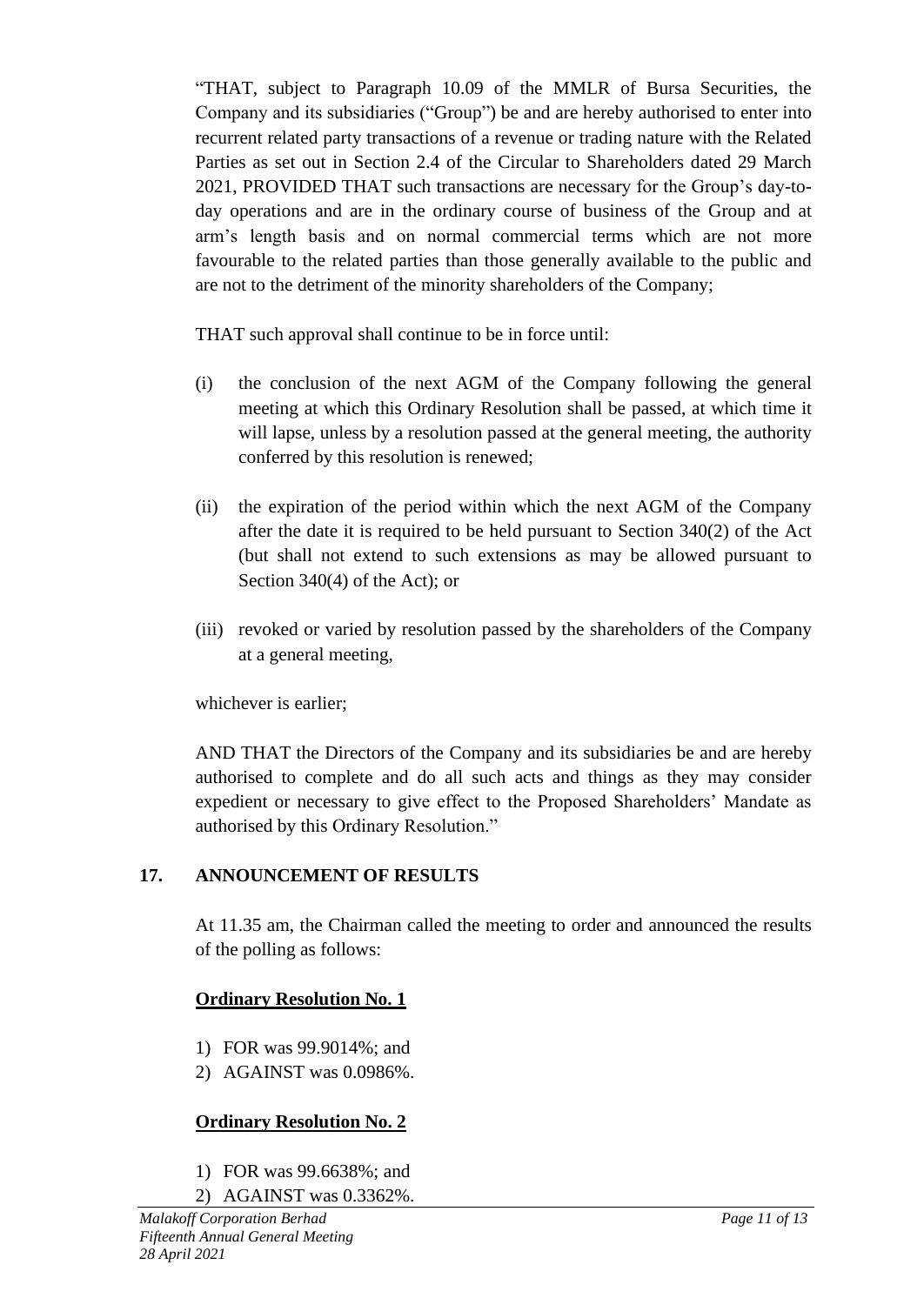## **Ordinary Resolution No. 3**

- 1) FOR was 99.9659%; and
- 2) AGAINST was 0.0341%.

## **Ordinary Resolution No. 4**

- 1) FOR was 99.9622%; and
- 2) AGAINST was 0.0378%.

## **Ordinary Resolution No. 5**

- 1) FOR was 99.9599%; and
- 2) AGAINST was 0.0401%.

## **Ordinary Resolution No. 6**

- 1) FOR was 99.9608%; and
- 2) AGAINST was 0.0392%.

## **Ordinary Resolution No. 7**

- 1) FOR was 99.9819%; and
- 2) AGAINST was 0.0181%.

## **Special Resolution No. 8**

- 1) FOR was 85.5970%; and
- 2) AGAINST was 14.4030%.

## **Special Resolution No. 9**

- 1) FOR was 99.9581%; and
- 2) AGAINST was 0.0419%.

The Chairman declared that all the motions were duly passed and approved by the Shareholders of the Company at the meeting.

## **18. ANY OTHER BUSINESS**

The Chairman informed that the Company did not receive any notice for "Any Other Business" to be transacted at the 15<sup>th</sup> AGM.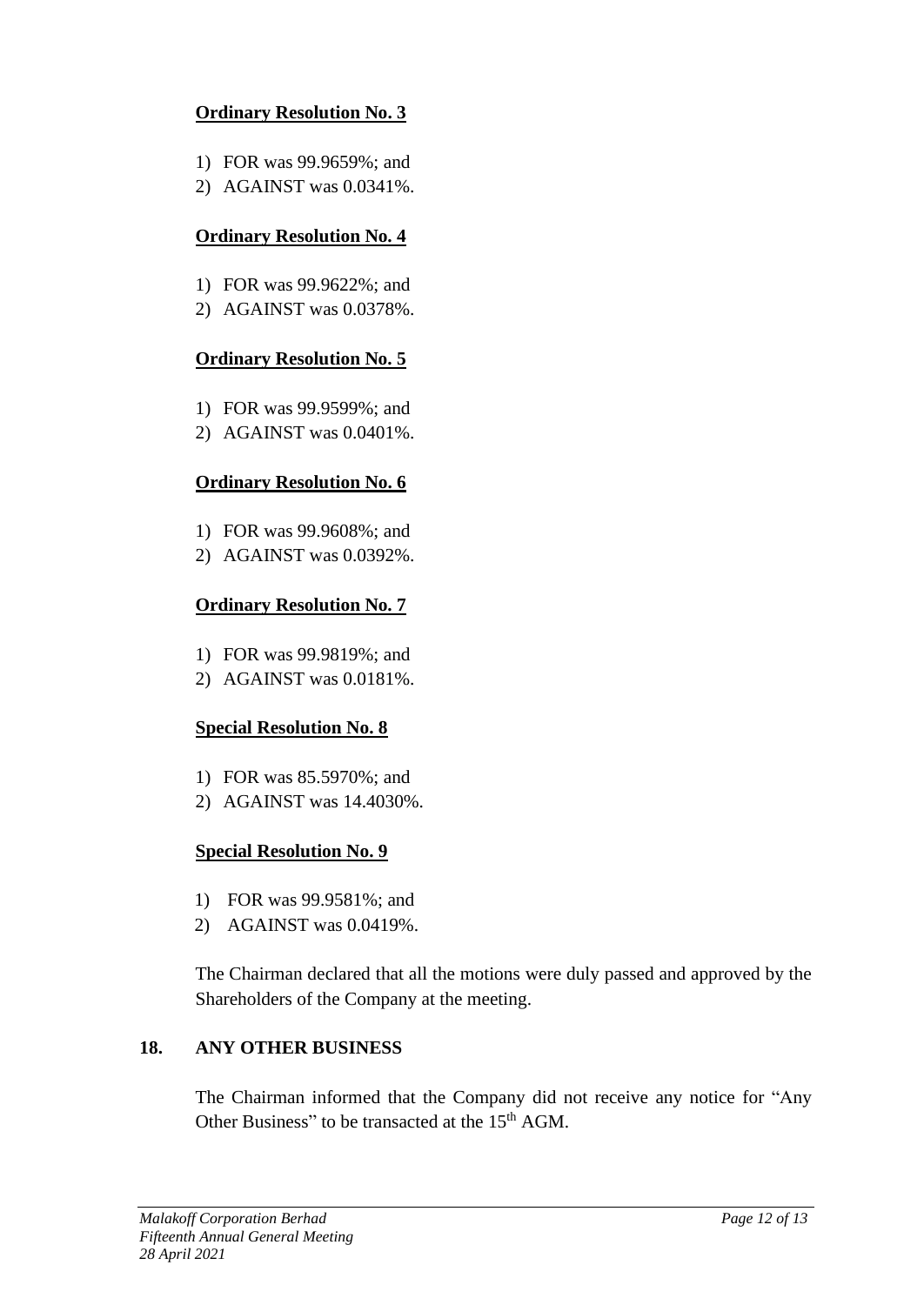### **19. TERMINATION**

The Chairman expressed his appreciation to the shareholders for their participation in the virtual meeting. There being no further business, the meeting was declared closed at 11.45 am.

Confirmed as correct record,

Signed CHAIRMAN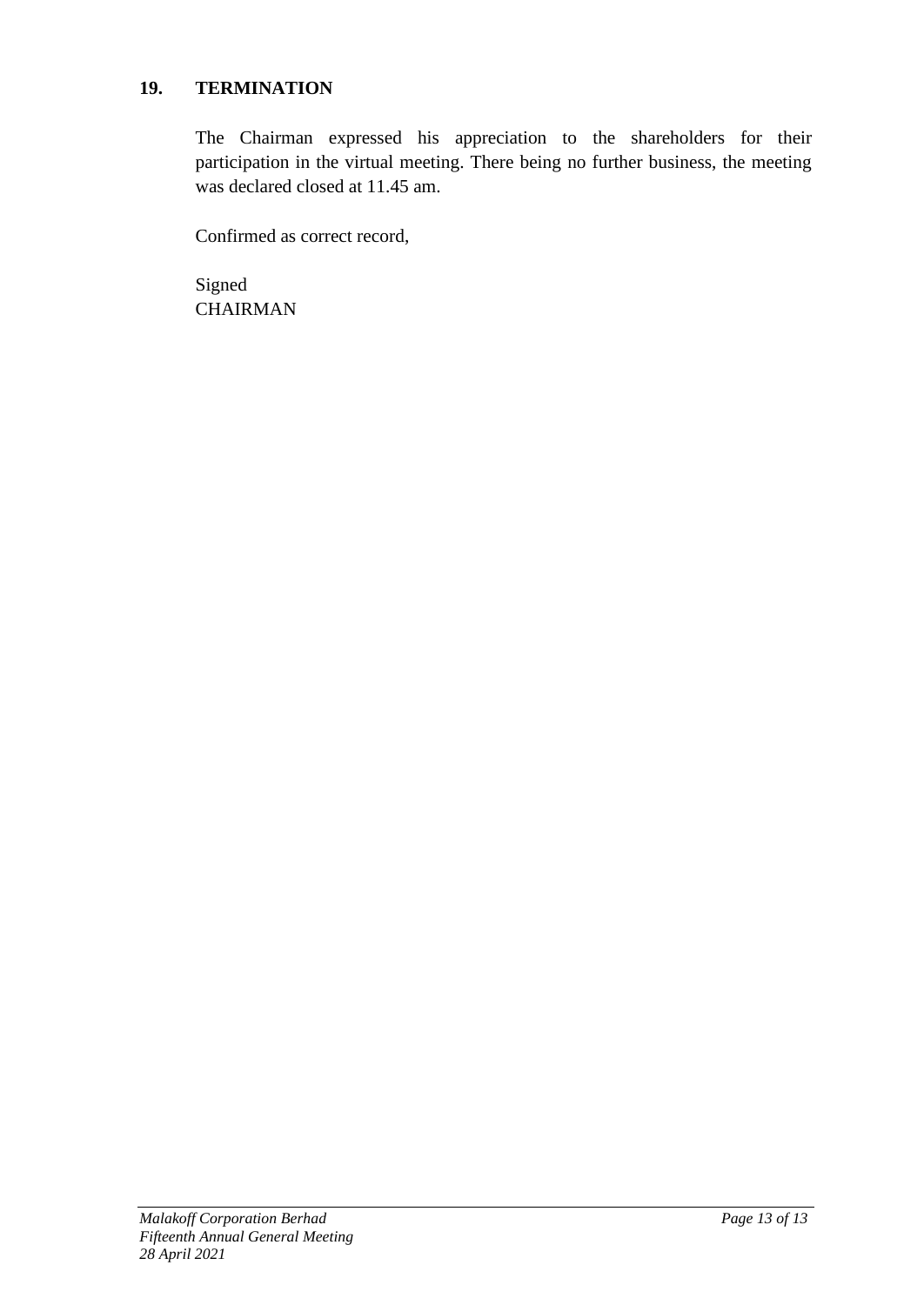### **MALAKOFF CORPORATION BERHAD ("Malakoff" or "THE COMPANY") FIFTEENTH ANNUAL GENERAL MEETING ("15 th AGM") HELD ON 28 APRIL 2021**

#### **PRESENT:**

- 1. Datuk Hj Hasni bin Harun *(Independent Non-Executive Chairman)*
- 2. Encik Anwar Syahrin bin Abdul Ajib *(Managing Director/ Chief Executive Officer)*
- 3. Dato' Sri Che Khalib bin Mohamad Noh *(Non-Independent Non-Executive Director)*
- 4. Puan Cindy Tan Ler Chin *(Non-Independent Non-Executive Director)*
- 5. Datuk Ooi Teik Huat *(Non-Independent Non-Executive Director)*
- 6. Datuk Idris bin Abdullah *(Independent Non-Executive Director)*
- 7. Datuk Dr. Syed Muhamad bin Syed Abdul Kadir *(Independent Non-Executive Director)*
- 8. Datuk Rozimi bin Remeli *(Independent Non-Executive Director)*

### **IN ATTENDANCE:**

- 1. Encik Noor Raniz bin Mat Nor (Company Secretary)
- 2. Cik Cheryl Rinai Kalip (Joint Company Secretary)

### **Summary of Key Matters Discussed at the 15 th AGM**

| N <sub>0</sub> | <b>Key Matters Discussed</b>                                                                   | <b>Response from the MCB</b>                                                                                                                                                                                                                                                                                                                                                            |
|----------------|------------------------------------------------------------------------------------------------|-----------------------------------------------------------------------------------------------------------------------------------------------------------------------------------------------------------------------------------------------------------------------------------------------------------------------------------------------------------------------------------------|
|                | Shahriman bin Ruslan - Shareholder                                                             |                                                                                                                                                                                                                                                                                                                                                                                         |
|                | Malakoff's profit has been falling since 2015, what are the<br>company's plans to tackle this? | As we move into a new landscape in a post-Covid-19 pandemic, Malakoff would<br>leverage on the strength and expertise that it had garnered since its inception as well<br>as the expertise of Alam Flora Sdn Bhd ("Alam Flora") to sustain its strategic<br>growth and long-term profitability. The Group has identified four key focus areas<br>to chart its future growth as follows: |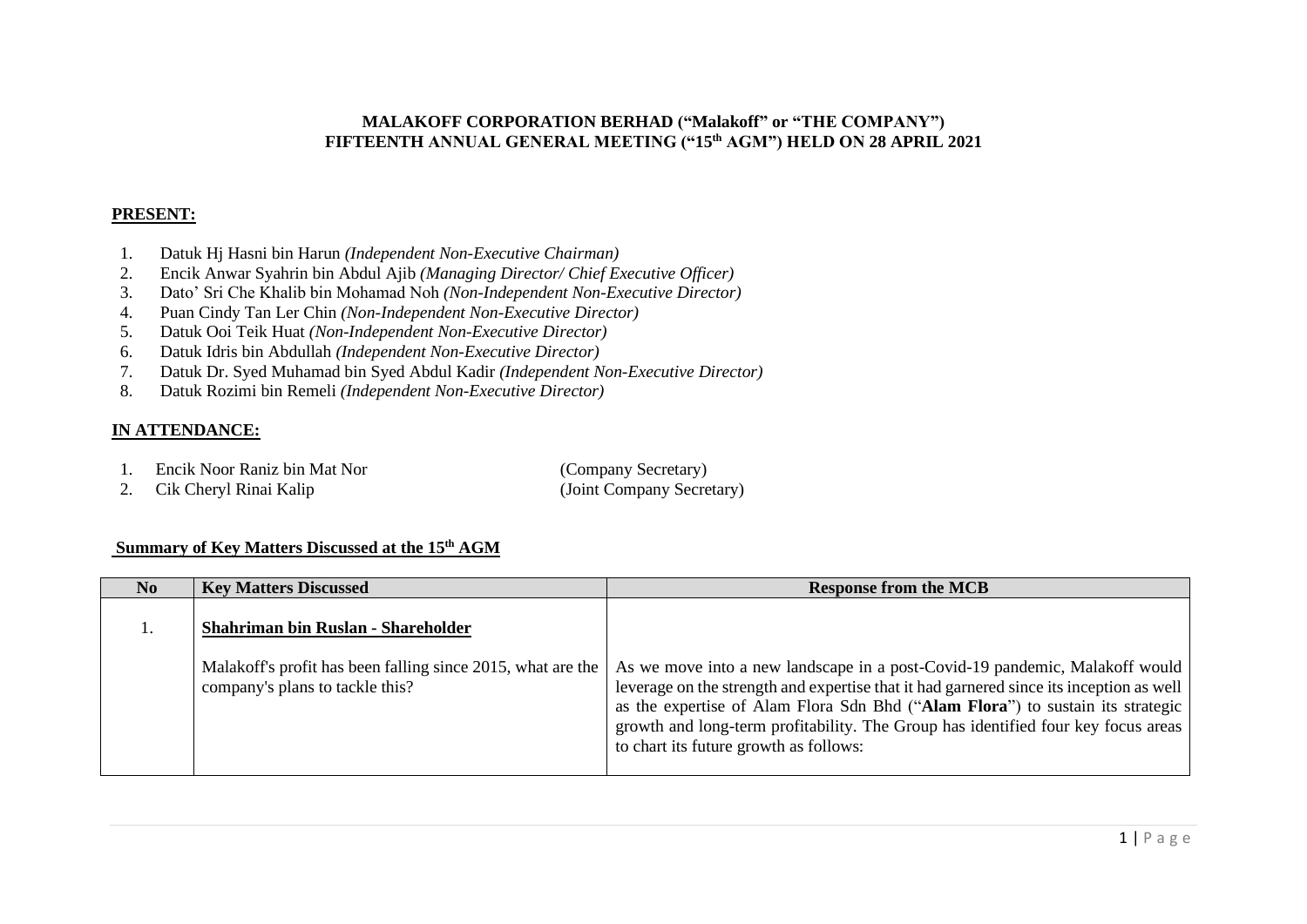| No | <b>Key Matters Discussed</b>                                                                                                                                                                                                    | <b>Response from the MCB</b>                                                                                                                                                                                                                                                                                                                                                                                                                                               |
|----|---------------------------------------------------------------------------------------------------------------------------------------------------------------------------------------------------------------------------------|----------------------------------------------------------------------------------------------------------------------------------------------------------------------------------------------------------------------------------------------------------------------------------------------------------------------------------------------------------------------------------------------------------------------------------------------------------------------------|
|    |                                                                                                                                                                                                                                 | • To pursue growth opportunities in conventional power generation and water<br>production (overseas).<br>$\bullet$                                                                                                                                                                                                                                                                                                                                                         |
|    |                                                                                                                                                                                                                                 | To expand the Group's Renewable Energy ("RE") portfolio, particularly in<br>solar, small hydro, biogas and Waste-To-Energy ("WTE").                                                                                                                                                                                                                                                                                                                                        |
|    |                                                                                                                                                                                                                                 | To grow Waste Management & Environmental Services, particularly the non-<br>$\bullet$<br>concession businesses.                                                                                                                                                                                                                                                                                                                                                            |
|    |                                                                                                                                                                                                                                 | To explore new, high growth areas in line with key trends identified in the<br>$\bullet$<br>energy sector and selected countries or regions to focus on international<br>expansion.                                                                                                                                                                                                                                                                                        |
|    | Within this next two years, are there any plans from<br>Malakoff to acquire any brown field assets?                                                                                                                             | The Group is constantly looking out for viable power (including renewable energy),<br>waste management and environmental services projects that meet our investment<br>profile, both greenfield and brownfield assets, locally and internationally.                                                                                                                                                                                                                        |
| 2. | <b>Teo Cher Ming - Shareholder</b>                                                                                                                                                                                              |                                                                                                                                                                                                                                                                                                                                                                                                                                                                            |
|    | What opportunities could Large Scale Solar Photovoltaic<br>4 ("LSS4") and RE brings to Malakoff?                                                                                                                                | New RE projects including solar projects such as LSS4 would contribute to<br>diversify Malakoff's portfolio into more Environmental, Social, and Corporate<br>Governance ("ESG") friendly territory and bring new additional revenue streams.<br>These projects also provide synergies with Alam Flora's current businesses in<br>expanding Malakoff's WTE portfolio. In addition, RE projects would provide<br>healthy and sustainable returns to Malakoff's bottom line. |
| 3. | <b>Wha Kien Loy - Shareholder</b>                                                                                                                                                                                               |                                                                                                                                                                                                                                                                                                                                                                                                                                                                            |
|    | Why is the accumulated loss increased to RM348 million<br>from RM237 million (pg8 of abridged report) when the<br>total comprehensive income (pg11) registers a profit of<br>RM226 million? Dividend paid out more than profit? | The accumulated losses were impacted by FY2020 interim dividend, FY2019 final<br>dividend payout, dividend on Sukuk Wakalah and certain re-measurement of<br>defined benefit plan liabilities. Our dividend payout in respect of FY2020 is 87% of<br>PATMI.                                                                                                                                                                                                                |
| 4. | <b>Teh Peng Tin - Shareholder</b><br>How much does the company spend on this virtual AGM?<br>Would the board kindly consider giving us Touch n Go e-                                                                            | For this virtual portal (RPV) and poll administration were around RM47,000. As<br>mentioned in the Admin Details and informed earlier, there is no distribution of<br>door gift to shareholders. We take note on your suggestion. Thank you.                                                                                                                                                                                                                               |
|    |                                                                                                                                                                                                                                 |                                                                                                                                                                                                                                                                                                                                                                                                                                                                            |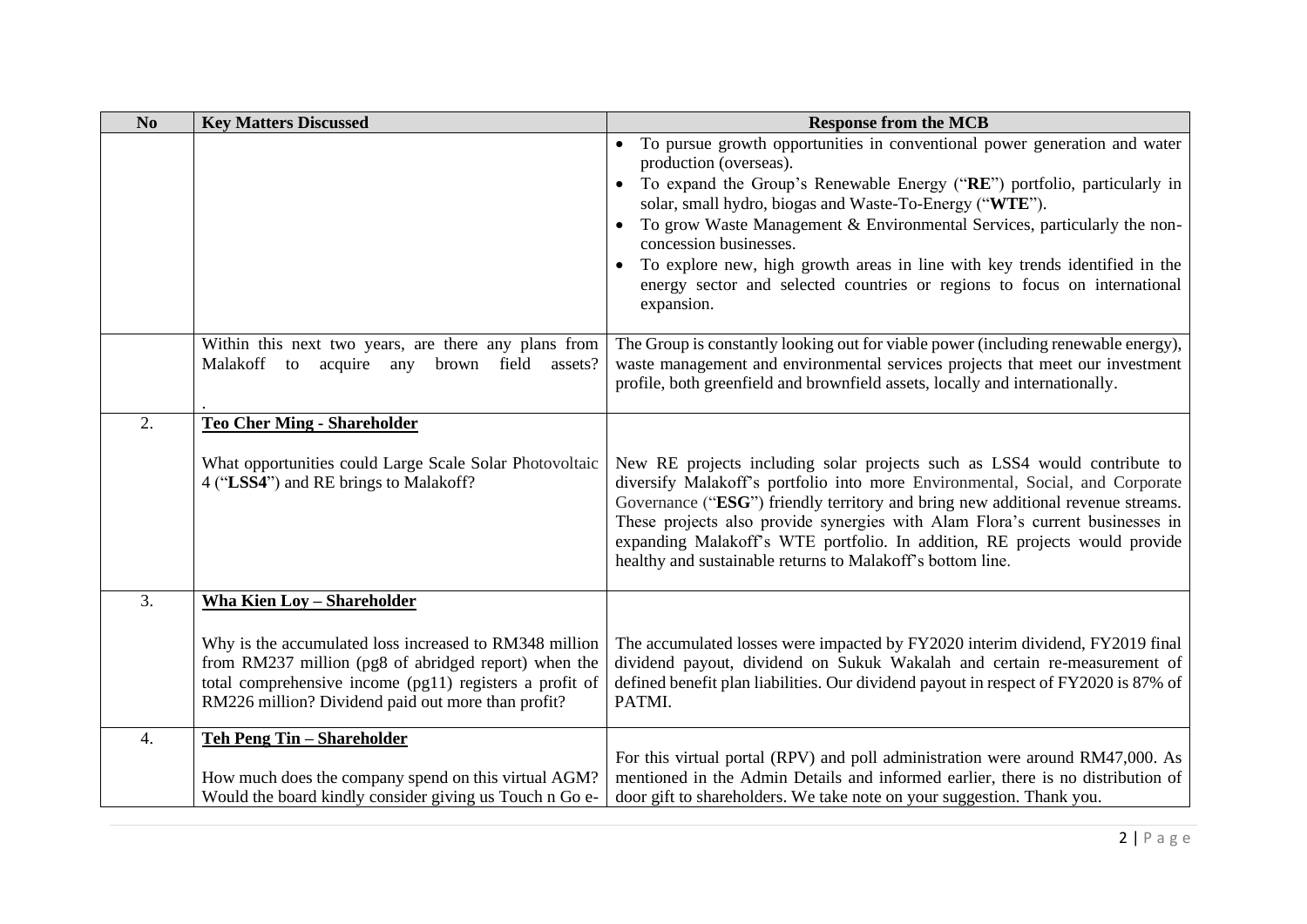| No | <b>Key Matters Discussed</b>                                                                                                                                                                                                                                                                                | <b>Response from the MCB</b>                                                                                                                                                                                                                                                                                                                                                                                                                                                                |
|----|-------------------------------------------------------------------------------------------------------------------------------------------------------------------------------------------------------------------------------------------------------------------------------------------------------------|---------------------------------------------------------------------------------------------------------------------------------------------------------------------------------------------------------------------------------------------------------------------------------------------------------------------------------------------------------------------------------------------------------------------------------------------------------------------------------------------|
|    | wallet as a token of appreciation for attending this AGM,<br>during this difficult period of Covid-19 pandemic. Thank<br>you.                                                                                                                                                                               |                                                                                                                                                                                                                                                                                                                                                                                                                                                                                             |
| 5. | Lew Tuck Wai - Shareholder                                                                                                                                                                                                                                                                                  |                                                                                                                                                                                                                                                                                                                                                                                                                                                                                             |
|    | The MD&A on pages 24-25 of the Annual Report<br>disclosed that one of the key focus area was to expand the<br>RE portfolio. However, there were not much information<br>on how Malakoff can leverage on Alam Flora's current<br>operation to expand its RE portfolio based on Alam Flora<br>WTE operations. | For WTE projects, Malakoff is leveraging on Alam Flora's extensive knowledge in<br>waste composition, calorific values, handling properties, logistics and availability<br>to enable us to offer the most optimum solution for WTE plants. Additionally, we<br>are also looking to expand Alam Flora's business from municipal waste collection<br>and cleaning to broader areas of waste eg industrial, electronics waste, etc.                                                            |
| 6. | <b>Chong Wai Mun - Shareholder</b>                                                                                                                                                                                                                                                                          |                                                                                                                                                                                                                                                                                                                                                                                                                                                                                             |
|    | company utilise resources<br>Would<br>the<br>of waste<br>management to expand in Biomass plant?                                                                                                                                                                                                             | Integrated Solid Waste Management is one of Alam Flora's key initiatives towards<br>Sustainable Development Growth. Biomass is part of the initiatives in our<br>Integrated Solid Waste Management. This is in-line with the Government of<br>Malaysia's aspiration towards Circular Economy in waste management in Malaysia.<br>Currently, Alam Flora together with Malakoff are also venturing into WTE sector<br>by participating in WTE tenders launched by the Government of Malaysia. |
|    | To sustain the business performance, what will the<br>company implement to maintain or increase the capacity<br>factor?                                                                                                                                                                                     | The capacity factor is driven by the generation dispatch which is solely under the<br>discretion of the Grid System Operator (TNB). Malakoff, as the IPPs would ensure<br>the power plants remain available and reliable at all time.                                                                                                                                                                                                                                                       |
| 7. | Ho Yueh Weng - Shareholder                                                                                                                                                                                                                                                                                  |                                                                                                                                                                                                                                                                                                                                                                                                                                                                                             |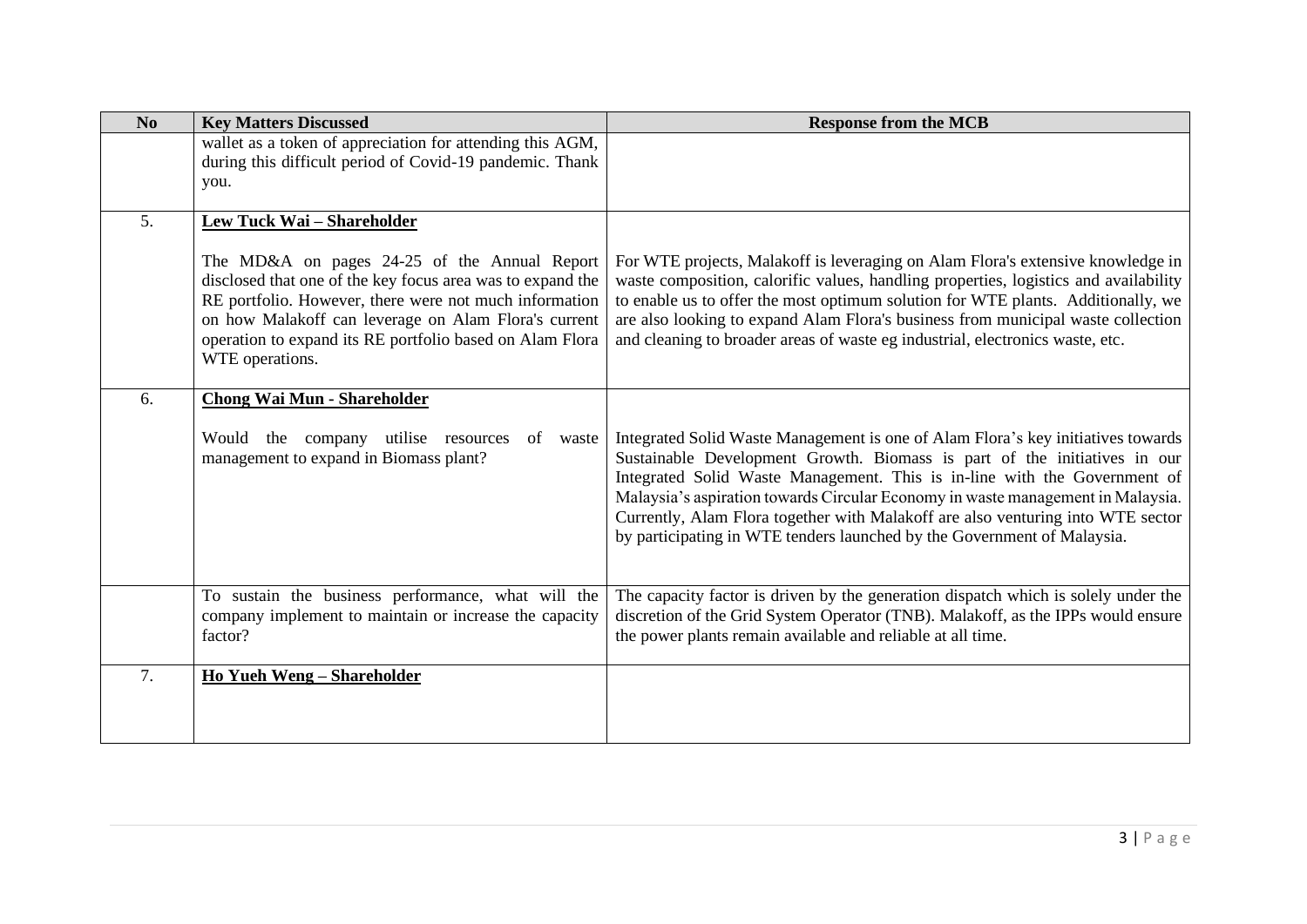| No  | <b>Key Matters Discussed</b>                                                                                                                                                                                                     | <b>Response from the MCB</b>                                                                                                                                                                                                                                                                                                                                                                                                                                                                                                                                                                                                                                                                                                                                                                                                                                         |
|-----|----------------------------------------------------------------------------------------------------------------------------------------------------------------------------------------------------------------------------------|----------------------------------------------------------------------------------------------------------------------------------------------------------------------------------------------------------------------------------------------------------------------------------------------------------------------------------------------------------------------------------------------------------------------------------------------------------------------------------------------------------------------------------------------------------------------------------------------------------------------------------------------------------------------------------------------------------------------------------------------------------------------------------------------------------------------------------------------------------------------|
|     | Please explain why, despite having major acquisitions in<br>the previous years, company's revenue and profitability<br>performance declined? Also explain why your<br>accumulated losses/profits, since being profits in 2016 at | The Group results for the past few years were impacted by certain key events. In<br>2016 and 2017, there were losses recorded by the new operational plant. In 2018,<br>there was huge reduction in capacity payment from one of MCB's subsidiary due<br>to lower tariff under the extended PPA. In 2019, the results were impacted by                                                                                                                                                                                                                                                                                                                                                                                                                                                                                                                               |
|     | RM112.335 million, has deteriorated into loss ever since,<br>to accumulated loss of RM348.468 million this 2020<br>Financial year?                                                                                               | impairment loss on an associate. In terms of accumulated losses, the numbers were<br>also impacted by dividend payout as well as profit distribution of Sukuk Wakalah<br>and certain re-measurement of defined benefit liabilities.                                                                                                                                                                                                                                                                                                                                                                                                                                                                                                                                                                                                                                  |
| 8.  | <b>Wong Chee May - Shareholder</b>                                                                                                                                                                                               |                                                                                                                                                                                                                                                                                                                                                                                                                                                                                                                                                                                                                                                                                                                                                                                                                                                                      |
|     | What are the plans to move towards Solar energy power<br>plant?                                                                                                                                                                  | We are aggressively moving to expand our solar portfolio from all angles and at all<br>supply chain levels. We would continue to participate in all the ground based solar<br>competitive bids in Malaysia while we actively look out for potential M&A<br>opportunities. We are also in the process of finalising several rooftop solar projects<br>to leverage on our expertise to provide complete solutions on rooftop solar to<br>commercial & industrial customers.                                                                                                                                                                                                                                                                                                                                                                                            |
| 9.  | Thavarajan A/L muthiah Pillai                                                                                                                                                                                                    |                                                                                                                                                                                                                                                                                                                                                                                                                                                                                                                                                                                                                                                                                                                                                                                                                                                                      |
|     | What is the outlook for 2021?                                                                                                                                                                                                    | Malakoff continues to provide its services to support the economy as an essential<br>services provider. The plants and waste collection services continue to operate as<br>usual while adapting to the new normal. We would continue to explore potential<br>greenfield and brownfield power generation and water desalination assets,<br>domestically and internationally. In addition to its on-going solid waste<br>management activities, Alam Flora has been actively involved in sanitisation and<br>disinfection services around KL, Putrajaya and Pahang as part of the Government's<br>efforts to contain the spread of Covid-19. Expansion in RE segment would be a key<br>priority as the Group pursues solar, small hydro, biogas and WTE projects. This is<br>in line with government's target to increase country RE's capacity mix to 31% by<br>2025. |
| 10. | <b>Ng Hooi Ting – Shareholder</b>                                                                                                                                                                                                |                                                                                                                                                                                                                                                                                                                                                                                                                                                                                                                                                                                                                                                                                                                                                                                                                                                                      |